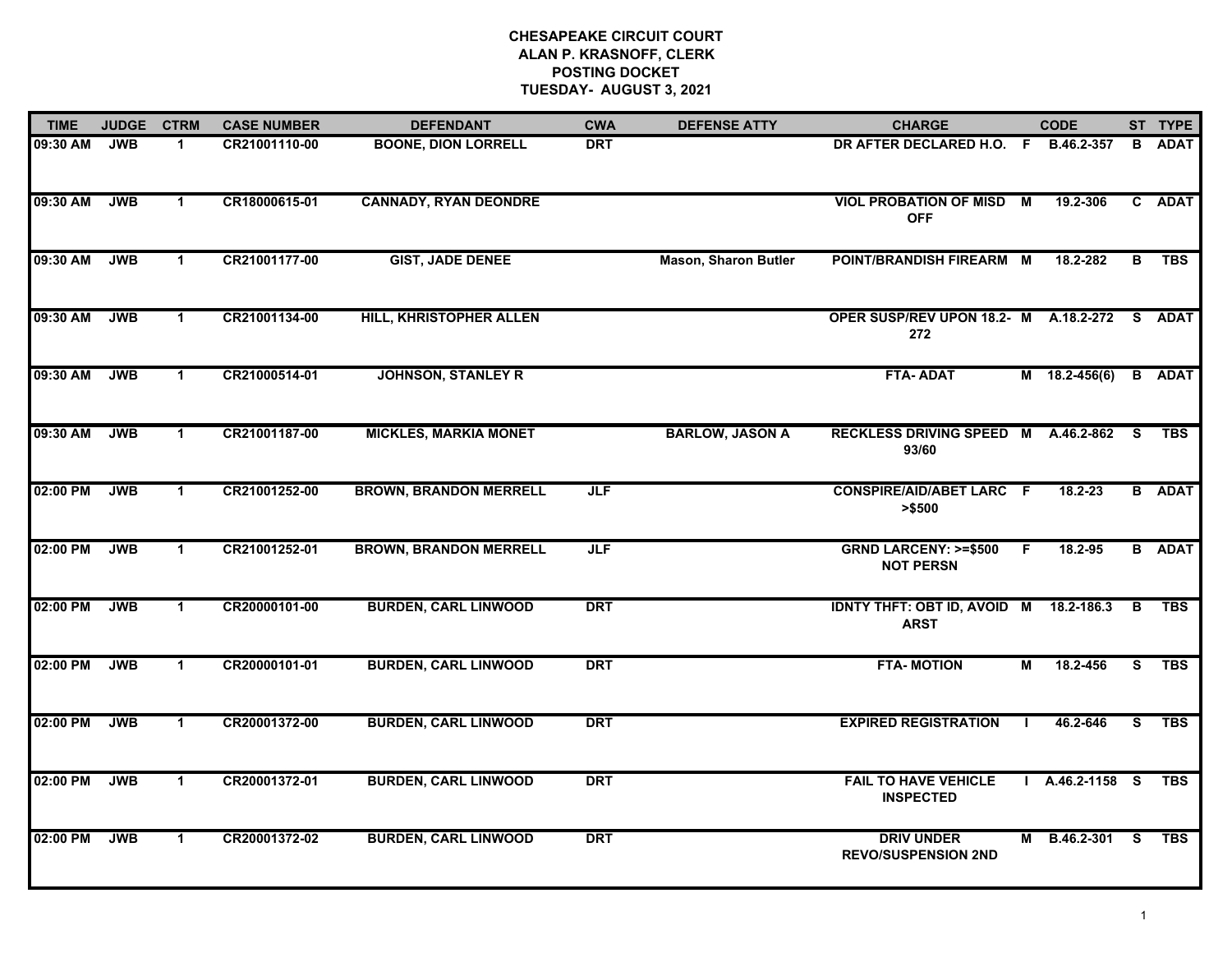| <b>TIME</b>  | <b>JUDGE</b> | <b>CTRM</b>          | <b>CASE NUMBER</b> | <b>DEFENDANT</b>                  | <b>CWA</b> | <b>DEFENSE ATTY</b> | <b>CHARGE</b>                                  |              | <b>CODE</b>    |    | ST TYPE       |
|--------------|--------------|----------------------|--------------------|-----------------------------------|------------|---------------------|------------------------------------------------|--------------|----------------|----|---------------|
| 02:00 PM     | <b>JWB</b>   | $\blacktriangleleft$ | CR20001372-03      | <b>BURDEN, CARL LINWOOD</b>       | <b>DRT</b> |                     | <b>FTA-MOTION</b>                              | М            | 18.2-456       | S. | TBS           |
| 02:00 PM     | <b>JWB</b>   | $\mathbf 1$          | CR21001307-00      | <b>DAVIS, RAYMOND ARVEL</b>       | <b>AWW</b> |                     | <b>PWID HEROIN 2ND</b>                         | F.           | 18.2-248       |    | <b>B</b> ADAT |
| 02:00 PM     | <b>JWB</b>   | $\mathbf{1}$         | CR21001307-01      | <b>DAVIS, RAYMOND ARVEL</b>       | <b>AWW</b> |                     | <b>PWID COCAINE 2ND</b>                        | F.           | 18.2-248       |    | <b>B</b> ADAT |
| 02:00 PM     | <b>JWB</b>   | $\mathbf{1}$         | CR21001307-02      | <b>DAVIS, RAYMOND ARVEL</b>       | <b>AWW</b> |                     | <b>PWID MARIJUANA</b>                          |              | $F$ 18.2-248.1 |    | <b>B</b> ADAT |
| 02:00 PM     | <b>JWB</b>   | $\mathbf{1}$         | CR21001364-00      | <b>DEVENPORT, BRANDON MICHAEL</b> | <b>AMF</b> |                     | <b>ROBBERY: STREET W/GUN F</b>                 |              | 18.2-58        |    | C ADAT        |
| 02:00 PM JWB |              | $\mathbf{1}$         | CR21001364-01      | <b>DEVENPORT, BRANDON MICHAEL</b> | <b>AMF</b> |                     | <b>ABDUCT BY</b><br><b>FORCE/INTIMIDATION</b>  | F.           | $18.2 - 47$    |    | C ADAT        |
| 02:00 PM     | <b>JWB</b>   | $\mathbf{1}$         | CR21001364-02      | <b>DEVENPORT, BRANDON MICHAEL</b> | <b>AMF</b> |                     | <b>USE FIREARM IN FELONY</b><br><b>1ST OFF</b> | $\mathsf{F}$ | $18.2 - 53.1$  |    | C ADAT        |
| 02:00 PM     | <b>JWB</b>   | $\mathbf{1}$         | CR21001364-03      | <b>DEVENPORT, BRANDON MICHAEL</b> | <b>AMF</b> |                     | <b>ROBBERY: STREET W/GUN F</b>                 |              | 18.2-58        |    | C ADAT        |
| 02:00 PM     | <b>JWB</b>   | $\mathbf 1$          | CR21001233-00      | <b>DOTSON, TREMAYNE LEVAR</b>     | <b>ASA</b> |                     | <b>PWID HEROIN 3RD+</b>                        | F.           | 18.2-248       |    | C ADAT        |
| 02:00 PM     | <b>JWB</b>   | $\mathbf{1}$         | CR21001233-01      | <b>DOTSON, TREMAYNE LEVAR</b>     | <b>ASA</b> |                     | <b>PWID COCAINE 3RD+</b>                       | F.           | 18.2-248       |    | C ADAT        |
| 02:00 PM     | <b>JWB</b>   | $\blacktriangleleft$ | CR21001233-02      | <b>DOTSON, TREMAYNE LEVAR</b>     | <b>ASA</b> |                     | <b>POSSESS FENTANYL</b>                        | F.           | 18.2-250       |    | C ADAT        |
| 02:00 PM     | <b>JWB</b>   | $\blacktriangleleft$ | CR21001333-00      | <b>DOYLE, DAVID ALLEN</b>         | <b>AEP</b> |                     | <b>POSSESS HEROIN</b>                          | F.           | 18.2-250       |    | C ADAT        |
| 02:00 PM     | <b>JWB</b>   | $\mathbf{1}$         | CR21001333-01      | <b>DOYLE, DAVID ALLEN</b>         | <b>AEP</b> |                     | <b>POSSESS DRUG</b><br><b>PARAPHERNALIA</b>    | М            | 54.1-3466      |    | C ADAT        |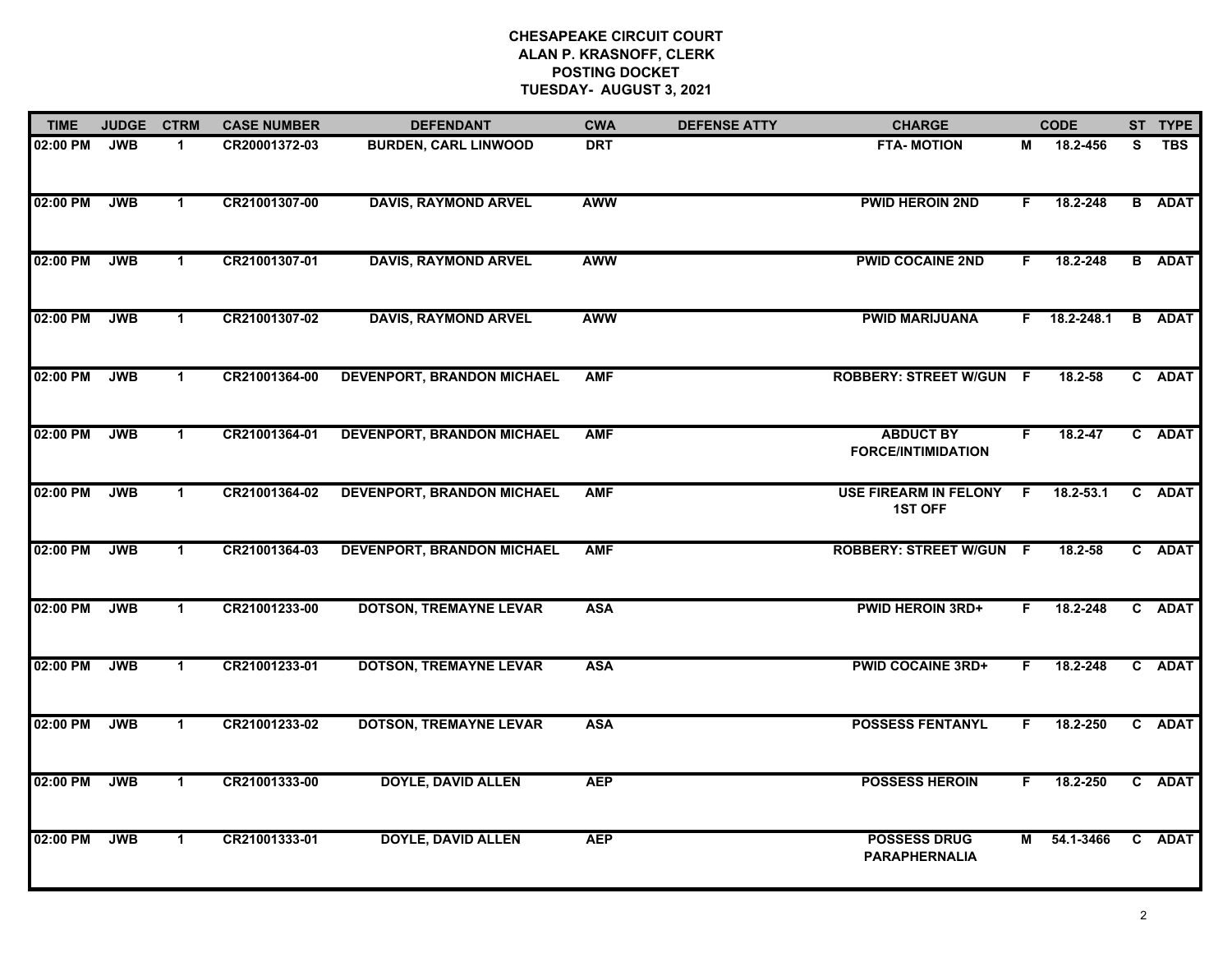| <b>TIME</b> | <b>JUDGE</b> | <b>CTRM</b>          | <b>CASE NUMBER</b> | <b>DEFENDANT</b>                 | <b>CWA</b> | <b>DEFENSE ATTY</b>    | <b>CHARGE</b>                                                  |    | <b>CODE</b>    | ST TYPE       |
|-------------|--------------|----------------------|--------------------|----------------------------------|------------|------------------------|----------------------------------------------------------------|----|----------------|---------------|
| 02:00 PM    | <b>JWB</b>   | $\blacktriangleleft$ | CR21001217-00      | <b>GAY, CARLA ANN</b>            | <b>JVM</b> |                        | POSSESS CRACK COCAINE F                                        |    | 18.2-250       | C ADAT        |
| 02:00 PM    | <b>JWB</b>   | $\mathbf{1}$         | CR21001217-01      | <b>GAY, CARLA ANN</b>            | <b>JVM</b> |                        | ELUDE/DISREGARD POLICE- F 46.2-817(B) C ADAT<br><b>FELONY</b>  |    |                |               |
| 02:00 PM    | <b>JWB</b>   | $\mathbf{1}$         | CR21001217-02      | <b>GAY, CARLA ANN</b>            | <b>JVM</b> |                        | <b>DWI/DRUGS, 1ST</b>                                          | M  | D.18.2-266     | C ADAT        |
| 02:00 PM    | <b>JWB</b>   | $\mathbf{1}$         | CR21001306-00      | <b>GUTIERREZ, ADRIAN</b>         | <b>AWW</b> |                        | <b>POSSESS FENTENYL</b>                                        | F. | 18.2-250       | <b>B</b> ADAT |
| 02:00 PM    | <b>JWB</b>   | $\blacktriangleleft$ | CR21001306-01      | <b>GUTIERREZ, ADRIAN</b>         | <b>AWW</b> |                        | POSSESS MARIJUANA, 1ST M 18.2-250.1<br><b>OFF</b>              |    |                | <b>B</b> ADAT |
| 02:00 PM    | <b>JWB</b>   | $\mathbf{1}$         | CR21001335-00      | HILLSHOFF-JENSEN, APRIL RUTH     | <b>AEP</b> | <b>BRUCH, GEORGE W</b> | <b>POSSESS HEROIN</b>                                          | F. | 18.2-250       | <b>B</b> ADAT |
| 02:00 PM    | <b>JWB</b>   | $\mathbf{1}$         | CR21001303-00      | HOLLOWAY, LASHAUN QUINTAE        | <b>BKF</b> |                        | <b>FAIL STOP ACCIDENT &gt;</b><br>\$1000 FEL                   |    | $F$ C.46.2-894 | C ADAT        |
| 02:00 PM    | <b>JWB</b>   | $\mathbf 1$          | CR21001303-01      | HOLLOWAY, LASHAUN QUINTAE        | <b>BKF</b> |                        | ELUDE/DISREGARD POLICE- F 46.2-817(B)<br><b>FELONY</b>         |    |                | C ADAT        |
| 02:00 PM    | <b>JWB</b>   | $\blacktriangleleft$ | CR21001303-02      | HOLLOWAY, LASHAUN QUINTAE        | <b>BKF</b> |                        | ABUSE CHILD, DISREGARD F 18.2-371.1 C ADAT<br><b>LIFE</b>      |    |                |               |
| 02:00 PM    | <b>JWB</b>   | $\blacktriangleleft$ | CR21001376-00      | <b>HOOD, ROBERT CLIFTON; JR</b>  | <b>AJS</b> |                        | GRND LARCENY: >=\$1000 F<br><b>NOT PERS</b>                    |    | 18.2-95        | <b>B</b> ADAT |
| 02:00 PM    | <b>JWB</b>   | $\mathbf 1$          | CR21001376-01      | <b>HOOD, ROBERT CLIFTON; JR</b>  | <b>AJS</b> |                        | POSSESSION OF BURGLARY F<br><b>TOOLS</b>                       |    | 18.2-94        | <b>B</b> ADAT |
| 02:00 PM    | <b>JWB</b>   | $\mathbf{1}$         | CR21001376-02      | <b>HOOD, ROBERT CLIFTON; JR</b>  | <b>AJS</b> |                        | <b>DESTRUCT PROP W/INTENT F</b><br>$>= $1000$                  |    | 18.2-137       | <b>B</b> ADAT |
| 02:00 PM    | <b>JWB</b>   | $\blacktriangleleft$ | CR21001329-00      | <b>MCMILLAN, LATOYA SHALETHA</b> | <b>BW</b>  |                        | FLSE STMT ON CRIM HIST F 18.2-308.2:2 B ADAT<br><b>CONSENT</b> |    |                |               |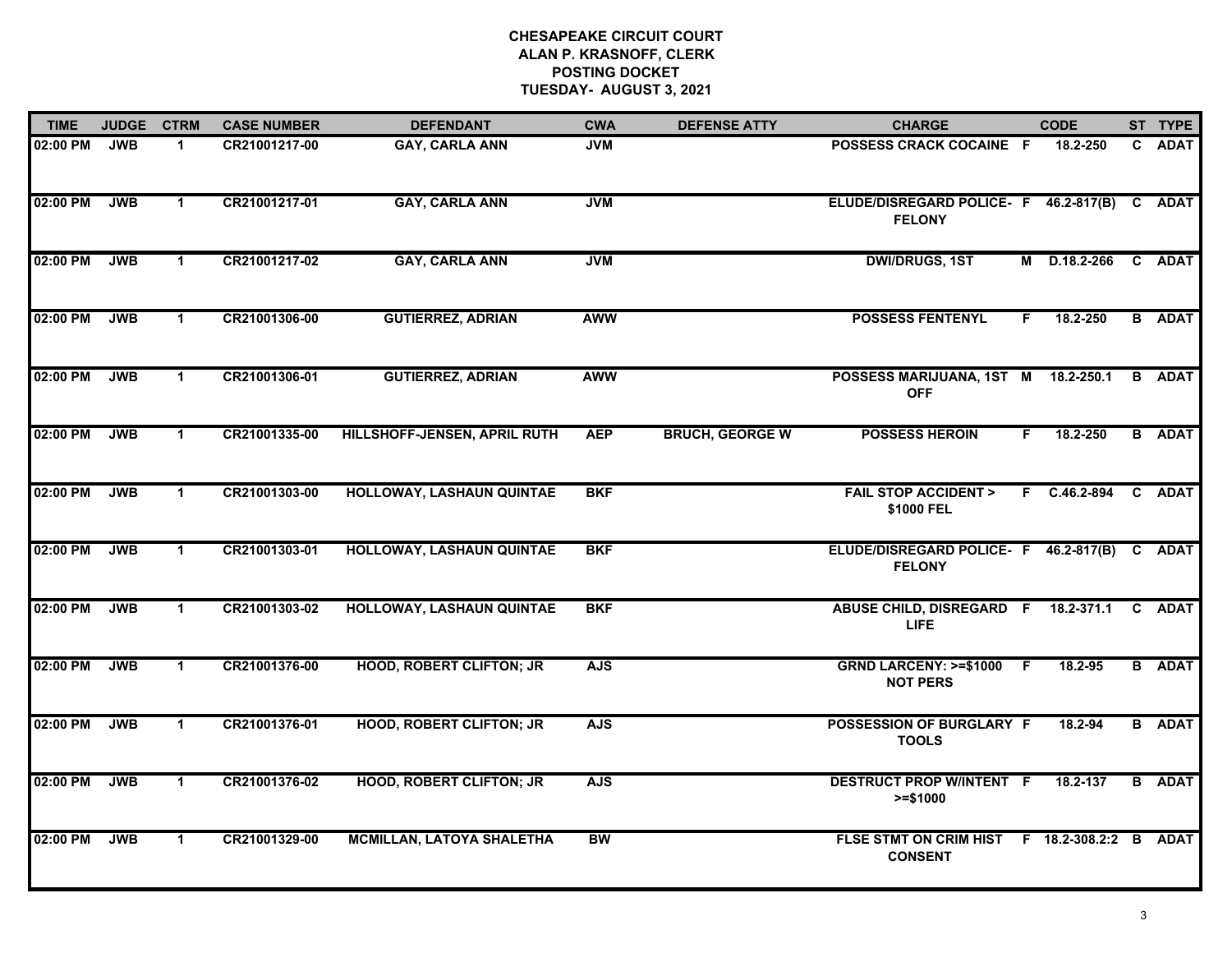| <b>TIME</b> | <b>JUDGE</b> | <b>CTRM</b>    | <b>CASE NUMBER</b> | <b>DEFENDANT</b>                  | <b>CWA</b> | <b>DEFENSE ATTY</b>       | <b>CHARGE</b>                                     |     | <b>CODE</b> |    | ST TYPE       |
|-------------|--------------|----------------|--------------------|-----------------------------------|------------|---------------------------|---------------------------------------------------|-----|-------------|----|---------------|
| 02:00 PM    | <b>JWB</b>   | 1              | CR21001327-00      | PHILLIPS, SHAWN MICHAEL           | <b>DAM</b> |                           | <b>POSSESS HEROIN</b>                             | F.  | 18.2-250    | B. | <b>ADAT</b>   |
| 11:00 AM    | <b>JWB</b>   | $\overline{2}$ | CR21000629-00      | <b>TIPPITT, ROBERT DONALD; II</b> | <b>AJS</b> | <b>HERNANDEZ, DONNA</b>   | <b>POSSESS</b><br><b>METHAMPHETAMINE</b>          | F.  | 18.2-250    |    | C PLEA        |
| 11:30 AM    | <b>JWB</b>   | $\mathbf{2}$   | CR15002081-04      | <b>BANKS, RODERICK</b>            | <b>AHM</b> | <b>BLAIR, JEFFREY R</b>   | <b>VIOL PROBATION ON FEL</b><br><b>OFF</b>        | -F  | 19.2-306    |    | C BOND        |
| 11:30 AM    | <b>JWB</b>   | $\mathbf{2}$   | CR15002081-05      | <b>BANKS, RODERICK</b>            | <b>AHM</b> | <b>BLAIR, JEFFREY R</b>   | <b>VIOL PROBATION ON FEL</b><br><b>OFF</b>        | - F | 19.2-306    |    | C BOND        |
| 12:00 PM    | <b>JWB</b>   | $\overline{2}$ | CR20001157-06      | <b>HOLMES, MATTHEW EVERETT</b>    | <b>AHM</b> | <b>STEVENSON, LAKISHI</b> | <b>VIOL PROBATION ON FEL</b><br><b>OFF</b>        | F.  | 19.2-306    |    | C BOND        |
| 12:00 PM    | <b>JWB</b>   | $\overline{2}$ | CR20001157-07      | <b>HOLMES, MATTHEW EVERETT</b>    | <b>AHM</b> | <b>STEVENSON, LAKISHI</b> | <b>VIOL PROBATION ON FEL</b><br><b>OFF</b>        | -F  | 19.2-306    |    | C BOND        |
| 12:00 PM    | <b>JWB</b>   | $\overline{2}$ | CR20001157-08      | <b>HOLMES, MATTHEW EVERETT</b>    | <b>AHM</b> | <b>STEVENSON, LAKISHI</b> | <b>VIOL PROBATION OF MISD M</b><br><b>OFF</b>     |     | 19.2-306    |    | C BOND        |
| 12:30 PM    | <b>JWB</b>   | $\overline{2}$ | CR05003105-01      | <b>SPRY, MICHAEL EUGENE</b>       | <b>JLF</b> | <b>SPARTZ, SARA M</b>     | <b>PROB VIOL (ROBBERY)</b>                        | F.  | 19.2-306    |    | C BOND        |
| 02:00 PM    | <b>JWB</b>   | $\overline{2}$ | CR21001391-00      | <b>BRYANT, VINCENT JERMAINE</b>   | <b>MEB</b> |                           | STRANGLE:WOUND/INJURY F<br><b>RESULTS</b>         |     | 18.2-51.6   |    | <b>B</b> ADAT |
| 02:00 PM    | <b>JWB</b>   | $\overline{2}$ | CR21001391-01      | <b>BRYANT, VINCENT JERMAINE</b>   | <b>MEB</b> |                           | <b>ASSAULT &amp; BATTERY-FAM</b><br><b>MEMBER</b> | M   | 18.2-57.2   |    | <b>B</b> ADAT |
| 03:00 PM    | <b>JWB</b>   | $\mathbf{2}$   | CR18000391-10      | <b>MCKIVER, SHAUNTAE DELORES</b>  | <b>BW</b>  | <b>STEVENSON, LAKISHI</b> | <b>VIOL PROBATION ON FEL</b><br><b>OFF</b>        | F.  | 19.2-306    |    | C BOND        |
| 03:00 PM    | <b>JWB</b>   | $\overline{2}$ | CR18000391-11      | <b>MCKIVER, SHAUNTAE DELORES</b>  | BW         | <b>STEVENSON, LAKISHI</b> | <b>VIOL PROBATION ON FEL</b><br><b>OFF</b>        | F.  | 19.2-306    |    | C BOND        |
| 03:00 PM    | <b>JWB</b>   | $\overline{2}$ | CR18000391-12      | <b>MCKIVER, SHAUNTAE DELORES</b>  | <b>BW</b>  | <b>STEVENSON, LAKISHI</b> | <b>VIOL PROBATION ON FEL</b><br><b>OFF</b>        | - F | 19.2-306    |    | C BOND        |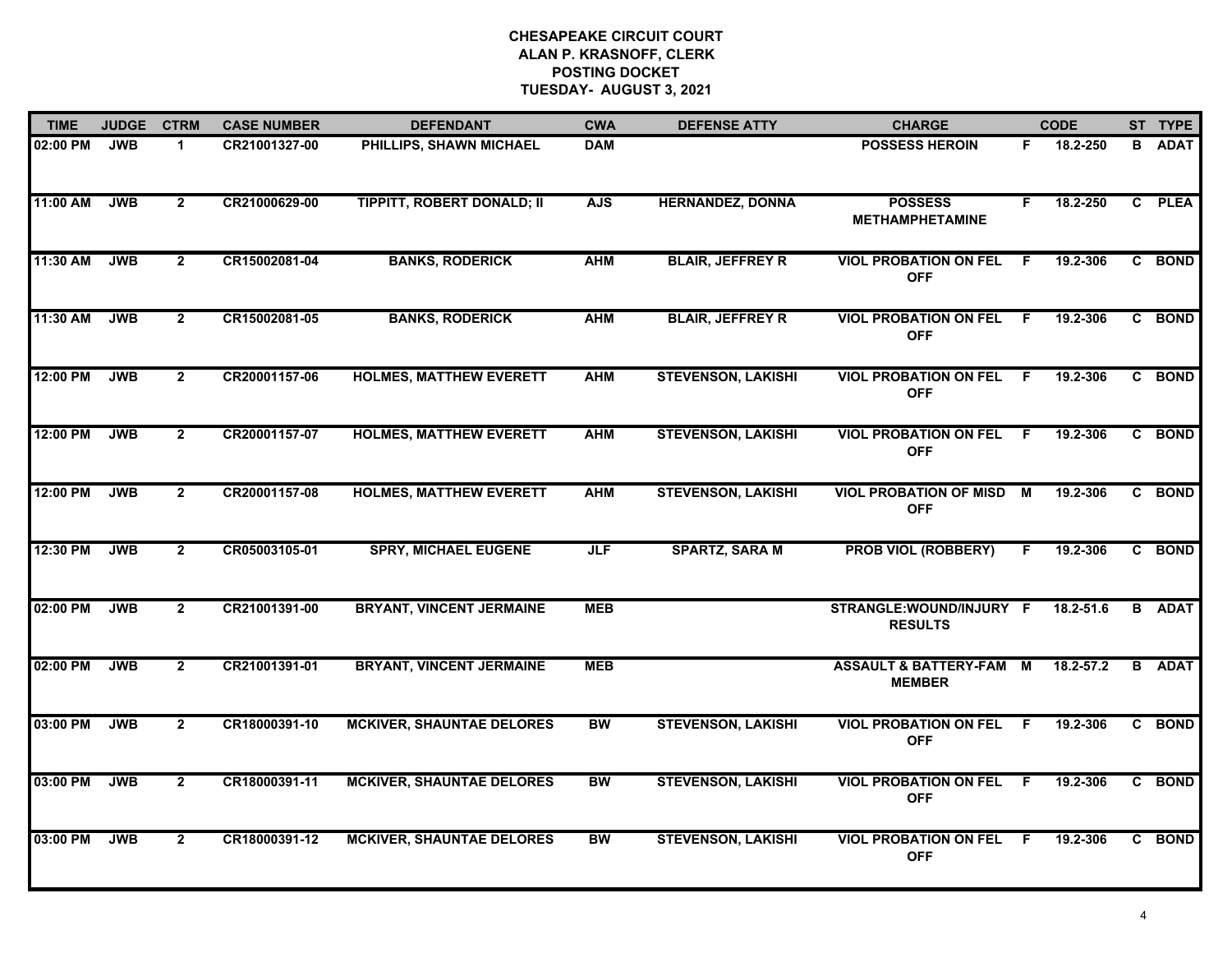| <b>TIME</b> | <b>JUDGE</b> | <b>CTRM</b>    | <b>CASE NUMBER</b> | <b>DEFENDANT</b>                 | <b>CWA</b> | <b>DEFENSE ATTY</b>       | <b>CHARGE</b>                                     |   | <b>CODE</b> | <b>ST</b> | <b>TYPE</b> |
|-------------|--------------|----------------|--------------------|----------------------------------|------------|---------------------------|---------------------------------------------------|---|-------------|-----------|-------------|
| 03:00 PM    | <b>JWB</b>   | $\mathbf{2}$   | CR18000391-13      | <b>MCKIVER, SHAUNTAE DELORES</b> | <b>BW</b>  | <b>STEVENSON, LAKISHI</b> | <b>VIOL PROBATION ON FEL</b><br><b>OFF</b>        | E | 19.2-306    | C.        | <b>BOND</b> |
| 03:00 PM    | <b>JWB</b>   | $\overline{2}$ | CR18000391-14      | <b>MCKIVER, SHAUNTAE DELORES</b> | <b>BW</b>  | <b>STEVENSON, LAKISHI</b> | <b>VIOL PROBATION ON FEL</b><br><b>OFF</b>        | E | 19.2-306    | C.        | <b>BOND</b> |
| 03:00 PM    | <b>JWB</b>   | 2.             | CR18000391-15      | <b>MCKIVER, SHAUNTAE DELORES</b> | <b>BW</b>  | <b>STEVENSON, LAKISHI</b> | <b>VIOL PROBATION ON FEL</b><br><b>OFF</b>        | E | 19.2-306    | C.        | <b>BOND</b> |
| 09:00 AM    | <b>RGM</b>   | 3              | CR21000417-00      | <b>MCADOO, KEITH KENYON</b>      | <b>JAF</b> | <b>HERNANDEZ, DONNA E</b> | <b>VIOLENT FELON POSS/TRAN F</b><br><b>WEAPON</b> |   | 18.2-308.2  | C         | <b>JURY</b> |